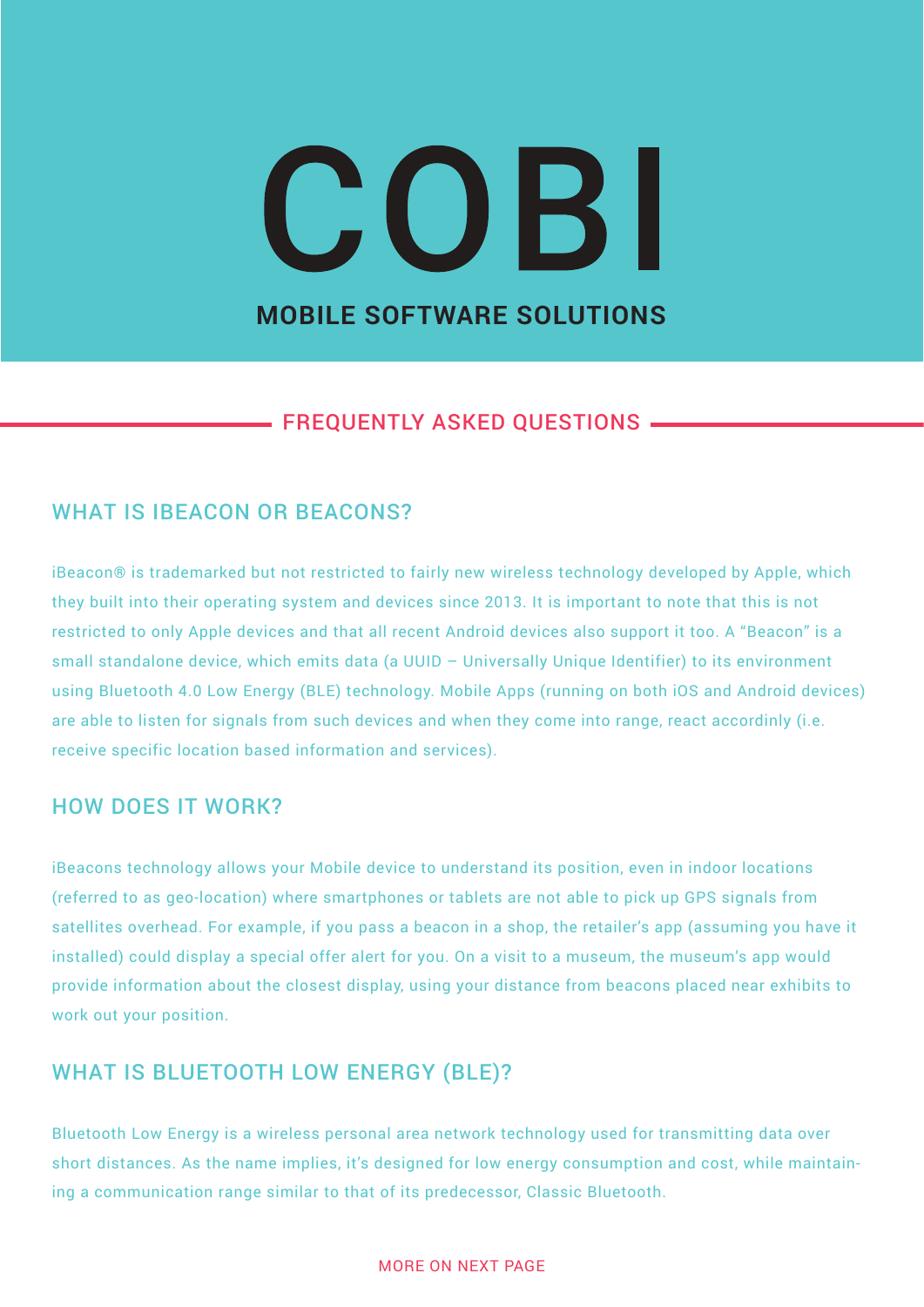# HOW IS BLE DIFFERENT FROM REGULAR BLUETOOTH?

Power Consumption: Bluetooth LE has low energy requirements. It can last over 2 years on a single coin cell battery.

Lower Cost: BLE is 60-80% cheaper than traditional Bluetooth.

Application: BLE is ideal for simple applications requiring small periodic transfers of data. Classic Bluetooth is preferred for more complex applications requiring consistent communication and more data throughput.

#### BLE TRANSMISSION INTERVALS

Transmission can happen in intervals from 20ms to 10 seconds. The shorter the Broadcasting interval (ie the more frequent the broadcast) the more battery life will be used, however this allows for quicker discoery by smartphones and other listening devices.

## WHAT IS THE RANGE OF THE BEACON'S SIGNAL?

Maximum range on the market currently is between 65-70m, making Beacons ideal for indoor location tracking and awareness. Some Beacon's however only have a range of 30-40m.

#### WHICH DEVICES ARE COMPATIBLE WITH BEACONS?

1. The minimum hardware requirement is Bluetooth 4.0 technology.

2. iBeacon first arrived in iOS7.0, which means it works with iPhone 4s or later, iPad (third generation and onwards) iPad mini and iPod touch (fifth generation or later).

3. As mentioned in a previous question, the same BLE technology is also compatible with Android 4.3 (Jelly Bean) or greater.

Here are some of the Beacon compatible devices:

iPad (3rd generation) and later; iPad Mini (1st generation) and later; iPod Touch (5th generation); Samsung Galaxy S3/S4/S4 Mini/S5; Samsung Galaxy Note 2/3; HTC One; Google/LG Nexus 7 (2013 version)/Nexus 4/Nexus5; HTC Butterfly (aka Droid DNA); Macintosh computers with OS X Mavericks (10.9) and Bluetooth 4.0 using the MacBeacon application from Radius Networks.

### DO BEACONS WORK OUTSIDE?

Beacons can be placed outdoors, however temperature can affect battery life. Some beacons are also waterproof, however placing them in the rain can also reduce the range of the signal.

#### MORE ON NEXT PAGE